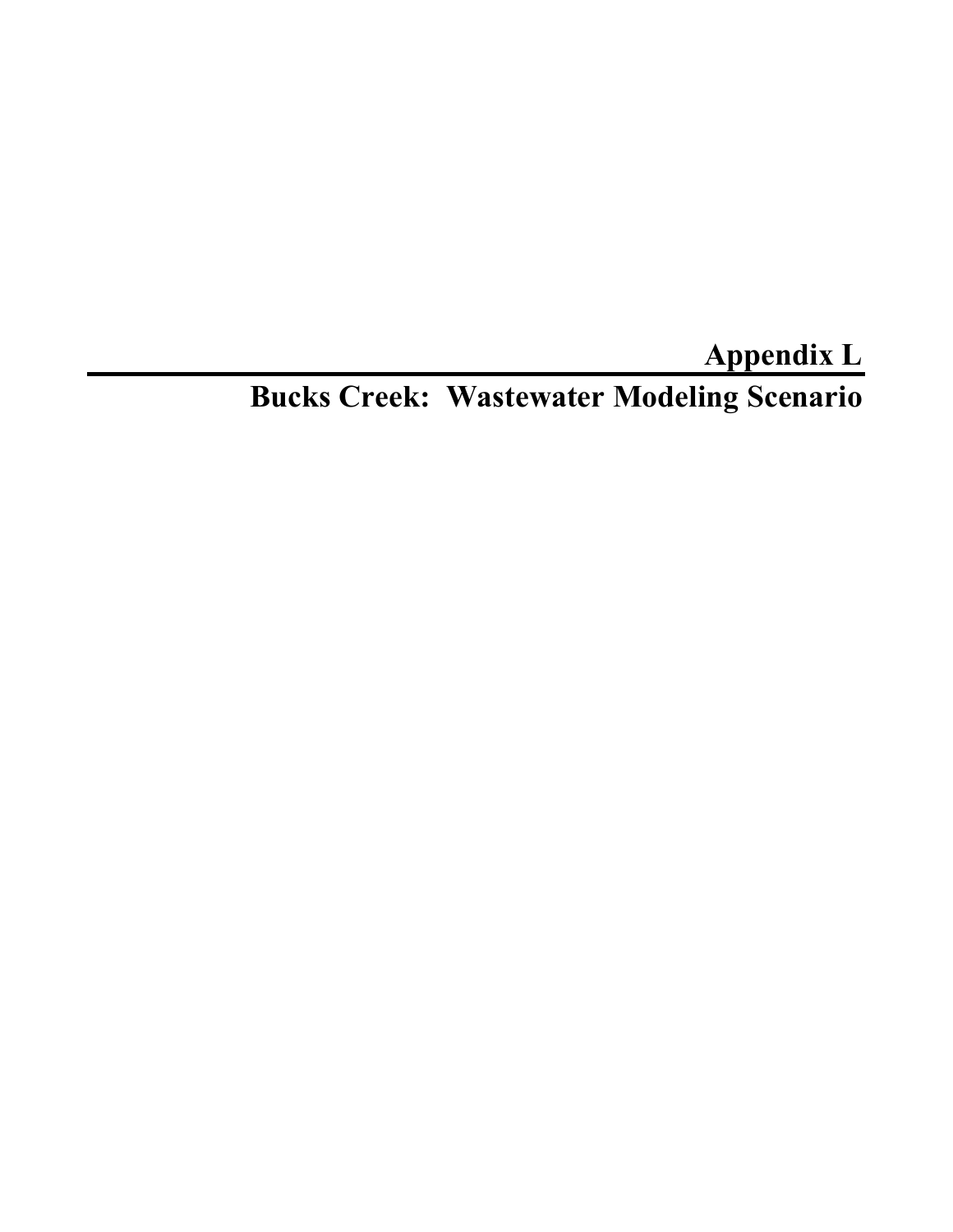

**\*\*\*\*\*\*\*\*\*\*\*\*\*\*\*\*\*\*\*\*\*\*\*\* MEP Technical Memorandum \*\*\*\*\*\*\*\*\*\*\*\*\*\*\*\*\*\*\*\*\*\*\*\*\*\* To: Robert Duncanson, Director of Health and Environment - Town of Chatham CC: Fred Jensen, Chair of CAC, William Hinchey, Judith Giorgio, Kevin Mcdonald, Linda Smulligan, William Redfield, Colleen Furber. From: Brian Howes, Director Coastal Systems Program SMAST & Technical Director MEP Trey Ruthven, Applied Coastal Research and Engineering Ed Eichner, Cape Cod Commission RE: Bucks Creek: Wastewater Modeling Scenario** 

**Date: August 31, 2007** 

**\*\*\*\*\*\*\*\*\*\*\*\*\*\*\*\*\*\*\*\*\*\*\*\*\*\*\*\*\*\*\*\*\*\*\*\*\*\*\*\*\*\*\*\*\*\*\*\*\*\*\*\*\*\*\*\*\*\*\*\*\*\*\*\*\*\*\*\*\*\*\*\*\*\*\*\*\*\*** 

The present Technical Memorandum summarizes the results of the Bucks Creek CWMP Alternative Scenario related to sewering plans for the Town of Chatham and increased recharge of treated effluent at the present WWTF location. The work was conducted under the extended contract between the Town of Chatham and the University of Massachusetts-Dartmouth, as finalized on July 31, 2007. As indicated in previous email correspondence (bhowes on July 31, 2007) this Technical Memorandum is being delivered to the Town by August 31, 2007.

The scenario was evaluated using the Linked Watershed-Embayment Nutrient Management Modeling Approach developed by the Massachusetts Estuaries Project Technical Team for the Sulphur Springs-Bucks Creek-Cockle Cove Estuarine System in 2003 and updated for the Town in February 2007.

The key components of the Town's wastewater management scenario are as follows:

- Non-wastewater/septic N loads are to be based upon the Build-Out Nitrogen Load (fertilizer, impermeable surfaces, etc), as specified in the updated Nutrient Technical Report of Februrary 2007 (Chatham letter 6-14-07)
- All septic loading (100%) is removed (i.e. Town-wide sewers)
- All treated wastewater (100%) is treated and discharged at existing WWTF site with all recharge entering downgradient embayments (i.e. no groundwater transport to Nantucket Sound). Average daily effluent recharge is 1.9 mgd  $\omega$  3 mg TN L<sup>-1</sup> yielding a total effluent N load to each of the 3 main basins of the Sulphur Springs Estuary of
	- o 7.90 kg/d to Cockle Cove Creek
	- o 1.14 kg/d to Bucks Creek
	- o 1.70 kg/d to Sulfur Springs
- Attenuation of N by Cockle Cove Creek is 38% as used in the updated analysis (MEP Tech Memo February 2007)

All information as to changes in nitrogen loading were developed by the Town of Chatham and presented to the MEP Technical Team. It is important to note that only a portion of the nitrogen from the new discharge enters the Sulpur Springs System, the remainder discharging to other of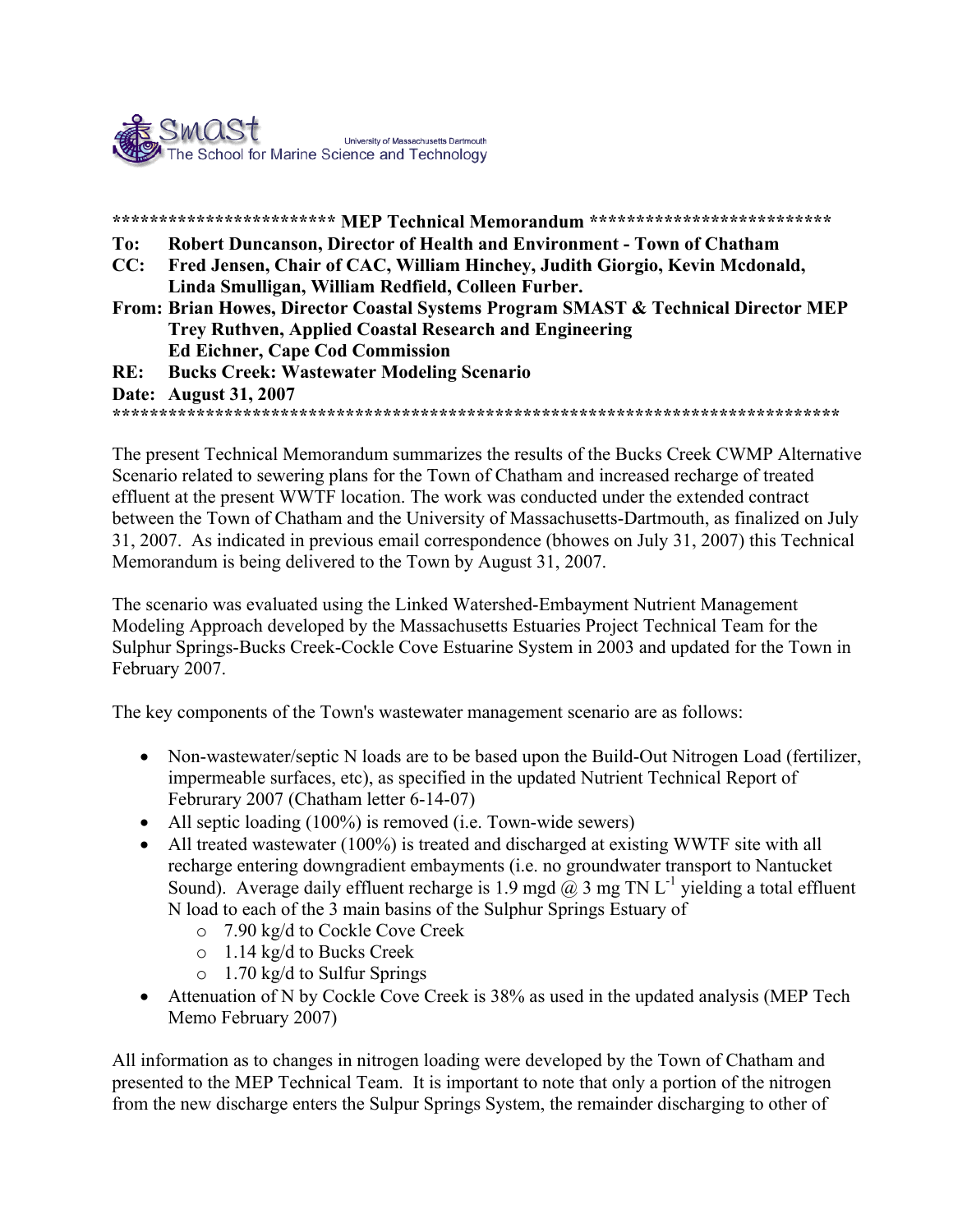Chatham's estuaries, which is outside of the scope of this scenario run. It might be useful for the referenced USGS data and a description of how the effluent was apportioned to each subembayment to be available with this document.

The above scenario data were used develop total nitrogen loads to the three main basins to determine changes in watercolumn TN levels from those determined by the existing Linked Watershed-Embayment Nutrient Management Model of February 2007 (Tables IX-1, IX-2). The results were then compared to both the present conditions throughout the system and specifically how the TN levels would relate to the threshold at the Sentinel Station inside the inlet to the Sulphur Springs sub-basin and at the mid station in Cockle Cove Creek. The threshold nitrogen level at the Sentinel Station was previously determined to be 0.380 mg TN L<sup>-1</sup> and the most conservative level for Cockle Cove Creek level was determined to be 2.0 mg TN  $L^{-1}$ .

**The results of the Wastewater Scenario indicate that both the threshold level at the Sentinel Station is achieved (0.365 mg TN L-1 < 0.380 mg TN L-1) and secondary check TN levels within Cockle Cove are also acceptable, 1.636 mg TN L-1 (Table IX-3). Based upon the wastewater effluent nitrogen load provided by the Town of Chatham, this management alternative would meet the nitrogen threshold and secondary criterion for the Sulphur Springs System.**